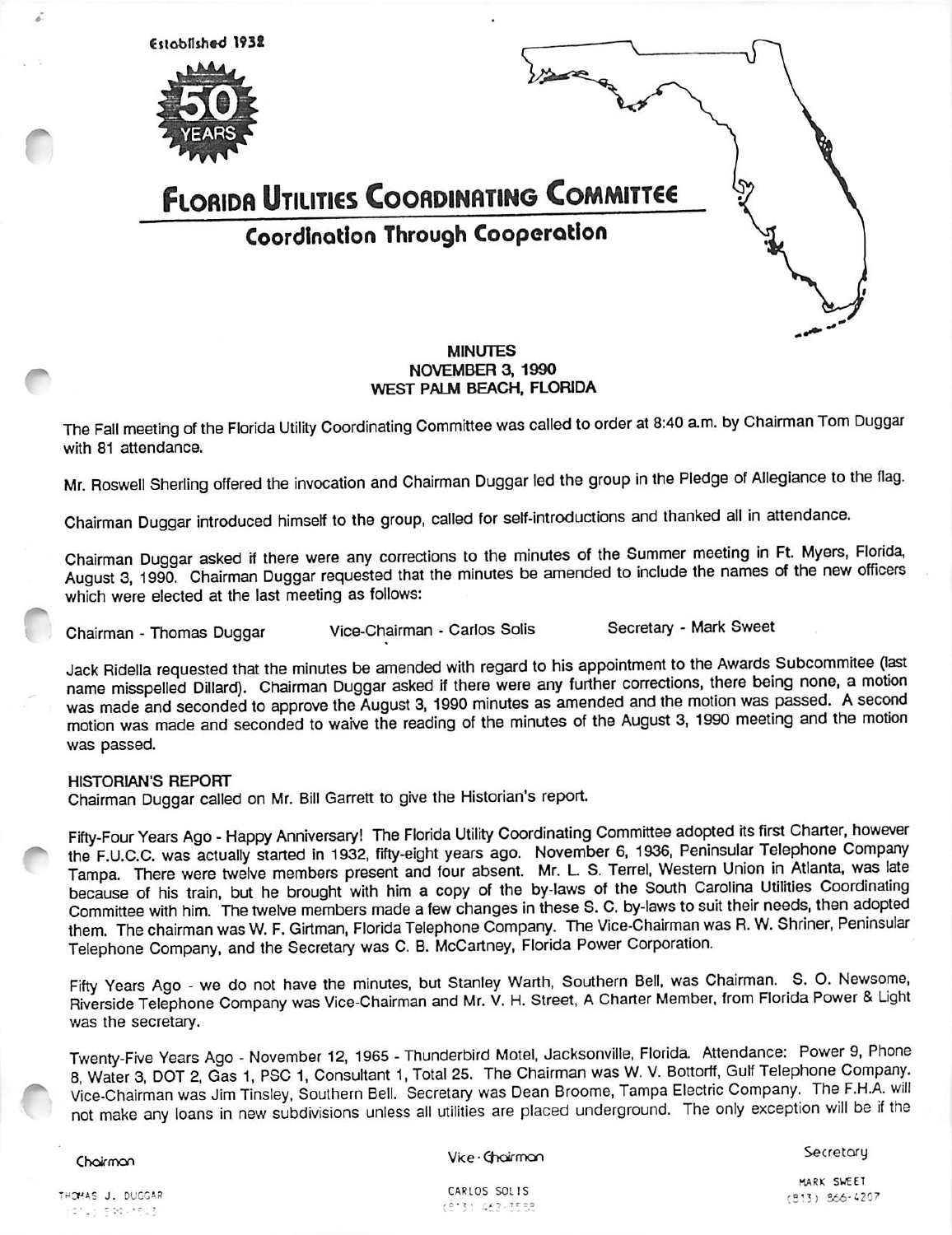developer can prove that underground utilities are not economically possible. Mr. Toler of American Telephone and Telegraph gave a presentation on the proposed co-axial cable that will run from the Florida - Georgia line to Miami. All cable and facilities will be underground. A report was given by Mr. Cooper, from the U.A.G. Sub-Committee. After discussion it was the committee's decision to continue working with the D.O.T. in an attempt to finalize this project. It was stressed that this should remain a guide and any attempt to make it into policy should be opposed. The Chairman. Mr. Bottorff, noted as a matter of Interest that Mr. Wilkins Unhart, with the Public Service Commission, is the only remaining active Charter Member, based on the minutes dated November 6, 1936. We have only one member in our group that was In attendance at that meeting twenty-five years ago - Mr. E. M. Salley.

#### **TREASURER'S REPORT**

À

Chairman Duggar called on Mr. Carlos Soils to give the Treasurer's report:

| <b>Balance carried forward</b><br>from August 3, 1990                                   | \$759.55 |
|-----------------------------------------------------------------------------------------|----------|
| <b>Interest</b>                                                                         | 2.66     |
| Receipts<br>August 3, 1990 meeting registration from<br>91 in attendance at \$5.00 each | 455.00   |
| <b>Expenditures</b><br>August 3, 1990 meeting room rental<br>and awards                 | (250.16) |
| Balance as of November 3, 1990                                                          | \$967.05 |

### D.O.T. UPDATE

Chairman Duggar requested a D.O.T. Update from Mr. Paul Kaczorowski, who addressed the following five items:

1. Utility Accommodation Guide (U.A.G.) - The U.A.G. has been marked up with basically five changes which will have to go back to rule-making. Paul will submit the changes in draft to Dennis LaBelle's committee immediately prior to proceeding through the Chapter 120 hearings, however all changes are non-controversial and have been discussed previously. Two additional areas remain to be addressed beyond this revision to the U.A.G., the treatment of asbestos and the abandonment of utilities within the right-of-way. Paul requests that the F.U.C.C. take these issues up for review with D.O.T. participation.

2. Commentary on Seven Seminars Conducted Throughout the State - The commentary should be out very quickly, and will be reviewed internally by District Engineers by the end of the month, prepared in draft for interval review and released very quickly thereafter.

3. Use of Retro-Reflective Cones By Utilities in lieu of Barricades in Nighttime Emergency Work Zones - Paul stated that the D.O.T. has already made the decision to permit their use by utilities as an exception to D.O.T. Index 600 and that they are acceptable as such at this time. Paul stated further that the method of implementation had not been determined but that a revision to the standard Index, a revision to the U.A.G., a memorandum to functioning offices, or implementation by other means is under consideration and will be forthcoming.

4. Training - Paul reported to the State Maintenance of Traffic Committee that the utilities have responded well to the need for intensified training for safer work zones, and that he is trying to convince the committee to leave training in the utilities' hands. Paul feels that the training is going well, and requests utilities to notify him by letter if they believe their training meets or exceeds the requirements of the Guide.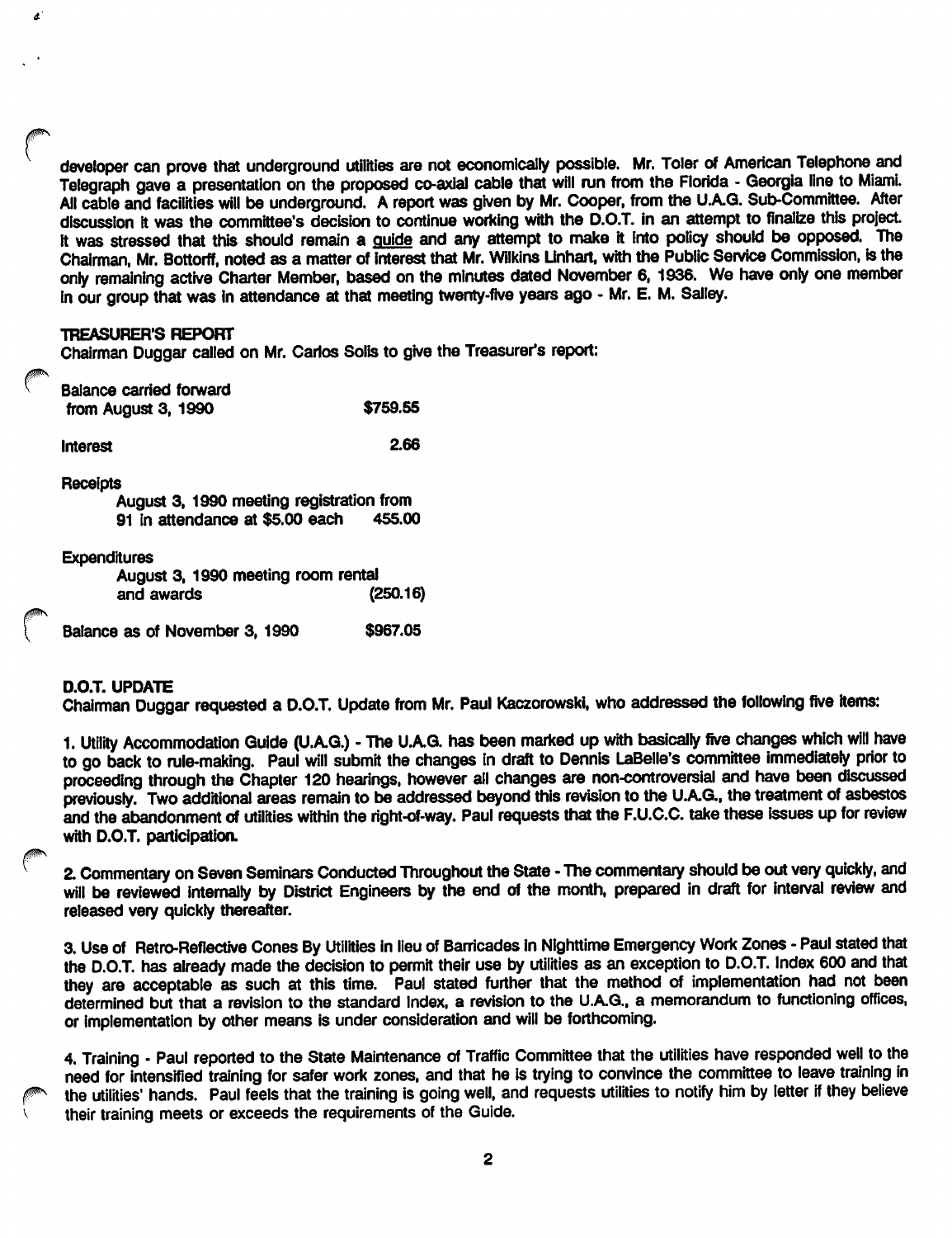5. Waiver of Corporate Seal - Paul distributed a blank \*Certificate of Incumbency and Authority\* form (attached) to be completed by all utilities and returned to the D.O.T. for the purpose of compiling a directory for the use of D.O.T. Permit Offices and other functioning offices who require them. Paul requested that all utilities return their completed forms to his office, with a copy to each D.O.T. District Office within which the utility operates, by January 31, 1990. Dennis LaBelle questioned when new form contracts would be available to which Paul replied that D.O.T. comments would be finalized by November 28, 1990 and sent to legal with final forms to be out within three months. Paul staled further that he was sure that major forms requiring no further project by project legal review would be out by January 1, 1990.

Paul then requested Mr. Reginald Bell, representing the City of Titusville, Florida, to characterize his city's traffic safety training program. Mr. Bell addressed the group on the problem of inadequate employee traffic control safety training by utility subcontractors and the need for formal training programs to ensure worker and public safety on traffic control work projects. In response, the City of Titusville has developed an eight-hour employee training program and quiz based on the "Manual of Uniform Traffic Control Devices' which is available on video cassette to other utilities upon request

Chairman Duggar announced a deviation from the scheduled agenda to permit Mr. Tom Kennedy to give the following reports in order to meet scheduled travel arrangements.

#### District Vll - Tom Kennedy

The District meeting was held on September 27,1990 with 74 in attendance. Presentations were made by Bill McDaniel, District Secretary, on the future of the District and John Temple, Director of Production, on the 5 year plan and project priorities. Nick Zembillas, District Utility Engineer, explained administrative changes in policies and procedures. Edward Dunstan gave a presentation and demonstration on FLO-ABLE-FILL The District Committee is looking at adding an afternoon technical session to the semi-annual meeting. The District is making an effort to increase communication, resolve issues of regional impact and provide a better tie between local groups and the F.U.C.C. The District Steering Committee, which includes all the local group chairmen, will be meeting bi-monthly to examine issues of local, regional or state impact. Where warranted, subcommittees will be formed to explore these issues and give reports and/or recommendations at the semi-annual meetings and/or the local group meetings. Where time is of the essence the steering committee will act for the District, thus allowing timely response to issues, especially legislative issues. The district has also written a letter to Tom Duggar, Chairman of the F.U.C.C., concerning conflicts created where driveways are installed over underground utilities in the D.O.T. right-of-way. These installations are permitted without notification to utilities and can cause damage, reduced cover and access problems for the utilities. The next semi-annual meeting is scheduled for March 1, 1990 rather than the last Thursday of March to avoid holiday conflicts.

# City/County Participation Subcommittee - Tom Kennedy

Thirty-six responses of the membership survey, handed out at the August F.U.C.C. meeting, were retumed. Some of the many meeting topics mentioned include: legislative activities, environmental, issues, a history of the F.U.C.C./I.R.W.A. Chapter 26, new technology affecting operations in the R.O.W., utility location technology, overview of utility operations, new technologies affecting utility operations, talks on visions of the future' by utility presidents or vice-presidents, joint project agreement problems and successes, efforts by governmental entities to improve advance planning and improve utility coordination, major projects state-wide, relocation and permitting procedures around the state, specific cases of utility relocation problems and their resolutions, G.I.S. systems, neighborhood redevelopment projects and impact on utilities, space requirements for utilities in R.O.W. (i.e. standard construction practices). Data on the State-wide liaison structure has been compiled. The data includes the officer's names, addresses, telephone numbers, meeting dates and election dates for all local groups and district liaison committees in the state. An overview of the state liaison structure has been prepared along with a historical perspective of the F.U.C.C. Self-awareness presentations within the state liaison structure utilizing the information above should take place between now and the February F.U.C.C. meeting. The data base of Public Works Directors within the state will be updated and used for a January mail-out encouraging attendance at F.U.C.C. meetings as well as at local district meetings.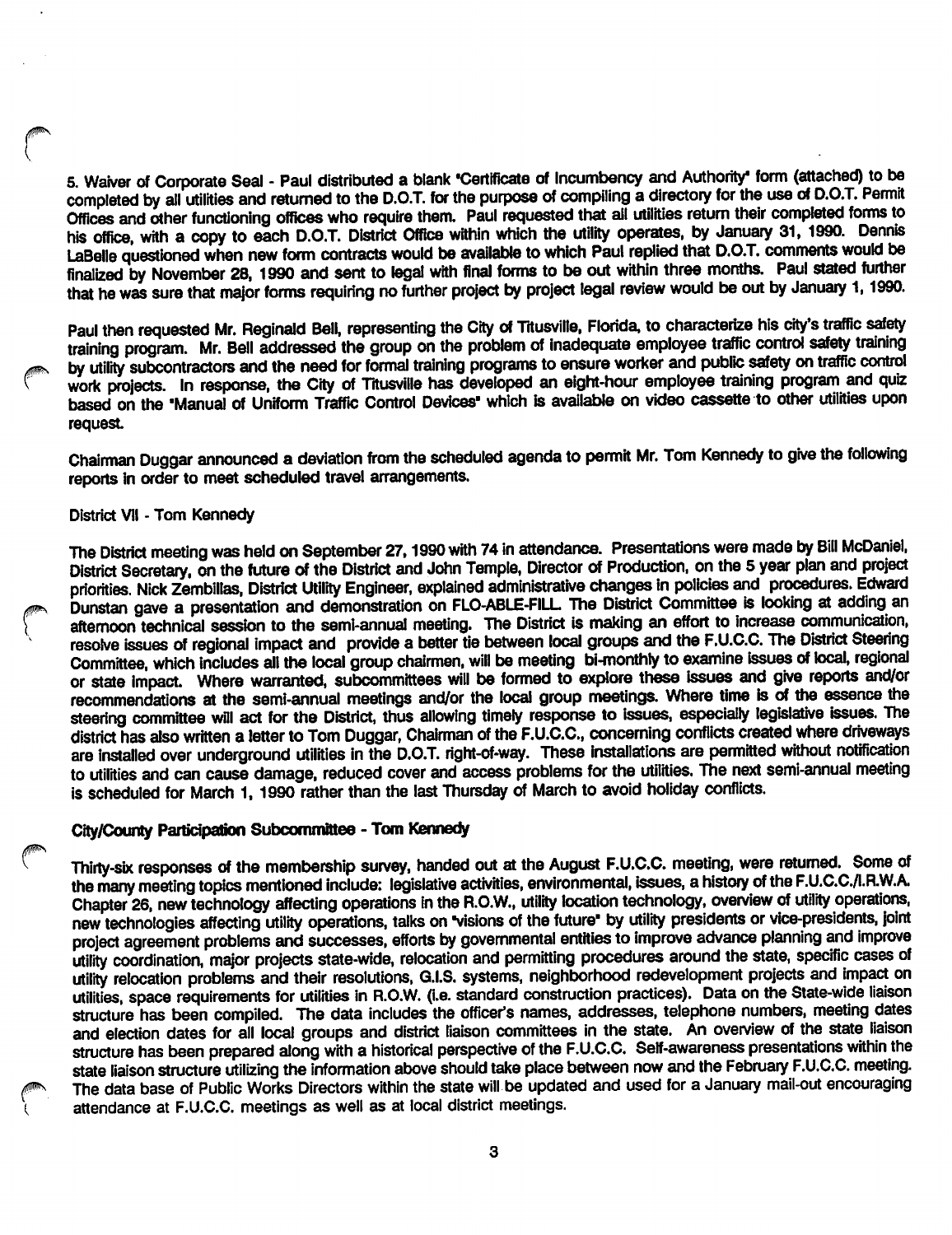Tom Kennedy stated that his subcommittee is interested in working with cities and counties to improve coordination with utilities on driveway construction permitting, and asked Mr. Michael Fahnestock, to head up a task group within the subcommittee to review the problem. Tom requested all in attendance who have experienced difficulty with driveway construction and who have specific examples of such, to contact Mike with the details and further extended an Invitation to anyone interested in working on this problem to contact Mike. Paul Kaczorowski, D.O.T., stated that Access Management Rule 14-86 is subject to appeal during the first year and suggested that the subcommittee examine it further during this time.

#### SPEAKERS

Chairman Duggar returned to the scheduled meeting agenda and called on the following three speakers to make their presentations.

Mr. Ron Worley, Liaison Specialist, Florida Power Corporation, addressed the group on the Florida Department of Natural Resources 'Rails to Trails\* Program and the problem that he is experiencing in obtaining utility easements through the Division of State Parks. Mr. Worley stated that six months to one year is typically required to obtain an easement at present and that D.N.R. policy on 'Incompatible Use of State Lands and Resources' establishes the criteria for review of utility easement permit requests. Mr. Worley felt that the inordinate length of review time and the D.N.R.'s 'Net positive gain payable for easement rights' criteria, which often requires the utility to pay for road improvements, purchase land or provide other services in exchange for easement rights. In lieu of monetary payment, has created a situation which is unmanageable at present. Mr. Worley recommends the establishment of a new D.N.R. policy to provide for the execution of a General Agreement between utilities and the D.N.R. to provide terms for subsequent submittal of individual permits for specific easement requests. Mr. Worley further advised that the D.N.R. is planning to form a Task Force prior to the end of the year, to include several utility representatives, to review the problem and develop recommendations for resolution. Mr. Paul Kaczorowski, D.O.T., recommended that the F.U.C.C. forward a letter to the D.N.R. requesting a resolution to the problem.

The second guest speaker was Mr. Charles Nickerson, Manager of the D.O.T. Southeast Rail Corridor. Mr. Nickerson reviewed the D.O.T.'s ownership of the former CSX Railroad Right-of-Way from Palm Beach to dovmtown Miami, acquired to provide tri-rail commuter service to relieve traffic on 1-95. Mr. Nickerson stated that he is responsible for maintaining the Southeast Rail Corridor property. Including existing easements; update leases, ensure environmental integrity of the corridor, and develop a computerized data base of Rail Corridor assets. He stated that the Southeast Rail corridor has its own staff and procedures for permitting utility easements and reviewed these with the group. Mr. Nickerson stated that he has no problem with utility permit requests, provided that such requests do not encroach on a 100 foot wide by 26 high area which is reserved for future commuter rail expansion. Mr. Nickerson further stated that underground crossing requests should present no problem and that most of the rail spurs off the CSX railroad rightof-way were purchased by the state, with maps available upon request from his office. Mr. Nickerson closed by encouraging utilities interested in obtaining crossing permits to contact his office directly for assistance.

Our third speaker was Mr. Michael Cheney, Safety and Insurance Administrator, United Telephone Company, who addressed asbestos safety regulations, specifically related to the handling and disposal of Transite pipe. Mr. Cheney reviewed the nature and composition of asbestos, the means by which industrial employees are exposed to asbestos fibers in the work place and United Telephone's experience with regulatory agencies regarding the removal of transite pipe from underground telephone ducts from the standpoint of worker safety and hazardous material disposal. Mr. Cheney recommended that ail utilities: (1) inform workers of the presence and dangers of asbestos in the work place; (2) engineer around the problem to avoid disturbing transite pipe which results in airborne exposure of asbestos fiber and potential health hazards; (3) develop procedures for the safe handling and disposal of asbestos wastes; (4) and establish emergency response procedures to guide the utility in future scenarios Involving potential exposure to asbestos materials encountered in the restoration of essential utility services to the public. Mr. Cheney further recommended that utilities begin conducting monitoring studies to determine asbestos exposure levels in the workplace.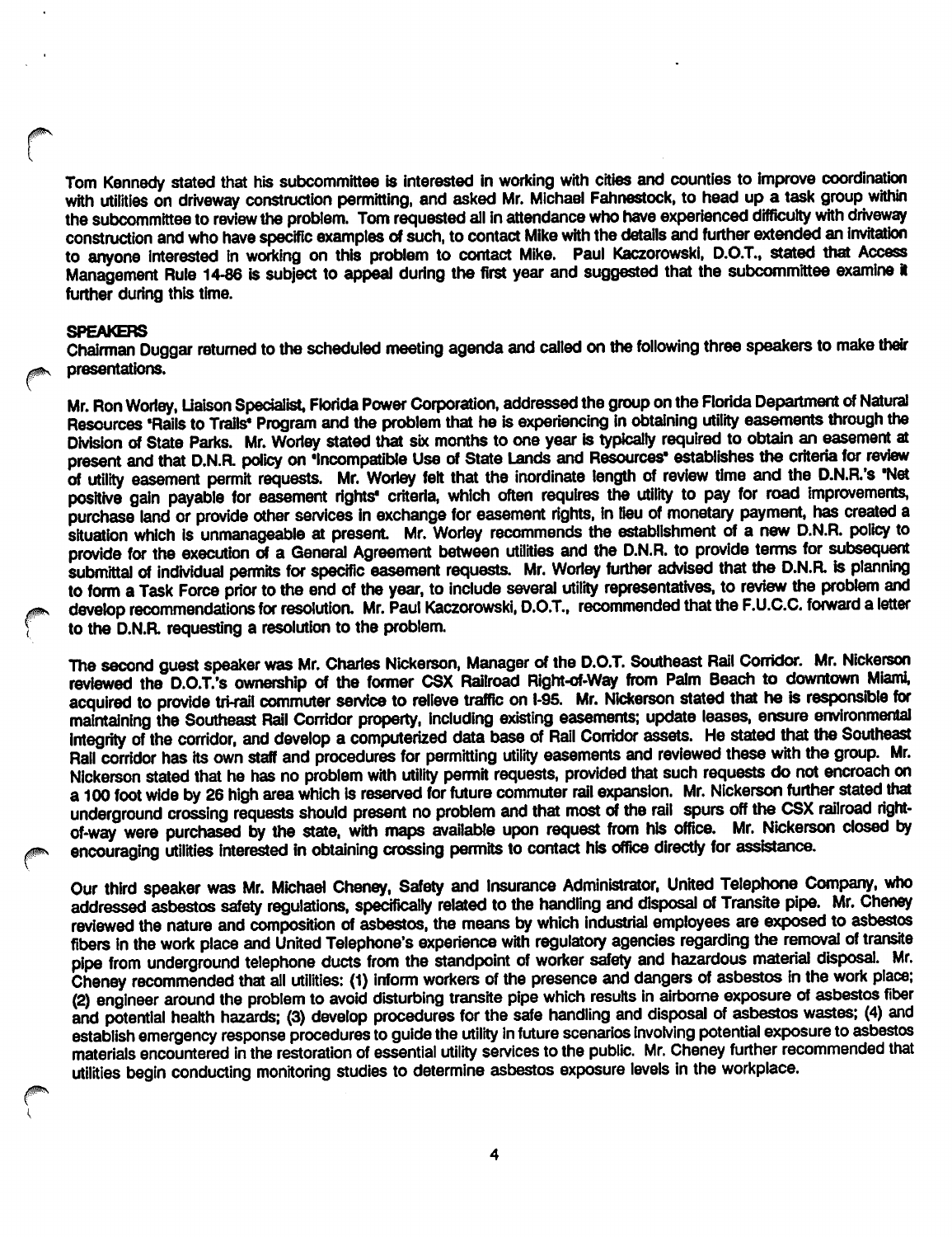#### **BUSINESS SECTION**

Chairman Duggar called the F.U.O.C. to order for the business portion of the meeting and asked for reports from the seven D.O.T. Districts.

District I - Walt Childs<br>Announced that the last meeting was held September 13, 1990 in Port Charlotte, Florida with 86 in attendance. The next meeting will be held March 14, 1990.

District II - Buddy Dees . ^ \* Announced that the last meeting was held October 18, 1990 in Lake City, Florida with 66 In attendance. A District II subcommittee is organizing plans for 'Utility Awareness Week\* to educate the public on the problem of damage to utilities. The next meeting will be held in April of 1991.

#### District III - Tom Duggar

Announced that the last meeting was held August 23, 1990 in Chipley, Florida with 100 in attendance. Discussion Included reports from the six local groups, a presentation of the D.O.T. five-year plans and the election of Officers. A presentation was made by Southern Bell on 'Information Age Senrices' and the meeting was followed by a review of the U.A.G. by Paul Kaczorowski of the D.O.T. The next meeting will be in February of 1991.

#### District IV - Jim Wright

Announced that the last meeting was held August 29, 1990 in West Palm Beach with 75 in attendance. Discussion focused on the changes to the U.A.Q. and the D.O.T.'s five-year plans. The steering committee will meet in January to set future meeting dates.

District V - No report

District VI - No report

District VII - Tom Kennedy (presented earlier)

Chairman Duggar requested an update from Mr. Jim Haynie on the development of the Florida Turnpike Authority's U.A.Q. Mr. Haynie advised that the Tumpike's U.A.Q. is currently under development. He agreed to keep the F.U.C.C. informed as more Information becomes available.

#### INTEREST GROUP REPORTS

#### POWER - Lew Garfield

Lew reported 22 members in attendance at the November 1, 1990 meeting. Tom Sanders reported on the work of the Joint Use Subcommittee. (See Joint Use Subcommittee Report) Dennis LaBelie reported that he had talked to Paul Kaczorowski about the results of the U.A.G. meetings. Nine new revisions were identified and other changes and corrections were noted. Tom Kennedy reported on the work being done by his subcommittee to increase participation by local and county personnel and the work being done on the newsletter. (See City/County Participation Subcommittee Report)

Special Presentation - Larry Claxon talked to the group about the use of reflective traffic cones and showed a short video on their use.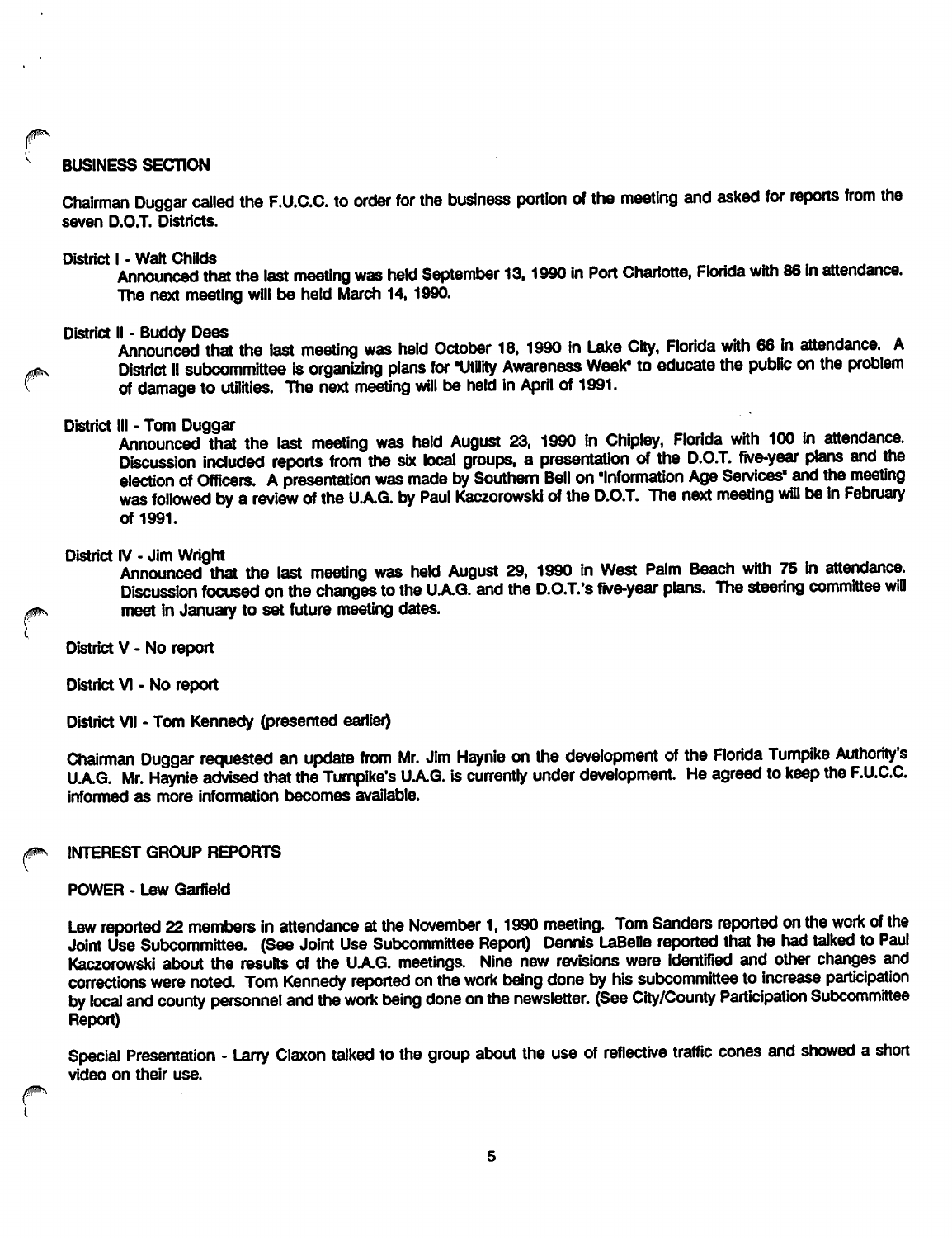Round Table - Mark Sweet asked if anyone has had a problem with General Telephone mounting large fixed equipment on their power poles. He also passed out a present list of participants who have accepted the guidelines for foreign attachment identification and showed a special tag to identify FPC's own fiber optic cable. Jim Gibbs asked if other companies were experiencing high charges for parallelism and encroachments of railroad right-of-ways. Larry Claxon said that TECO was avoiding railroad right-of-ways where possible. Tom Kennedy asked if the utilities were being notified when driveway permits were issued. Dennis LaBelle stated that he had been told that the turnpike authority was developing it's own U.A.G.

# TELEPHONE/TELECOMMUNICATIONS INTEREST GROUP - Karl Froling

Karl reported 23 members in attendance at the November 1, 1990 meeting.

Old Business - CSX Railroad Subcommittee - Tallahassee is working on permitting procedures. Trail system for hiking and horseback riding is under active development. Pole ownership Identification - reported that the Joint Use Subcommittee is compiling a directory to assist various agencies/companies in identifying pole ownership. Abandoned facilities in R/W - the question was raised on the status of this requlremem.

New Business - Survey of existing facilities - Discussion of different methods of surveying the location of existing facilities and the advantages of doing these surveys in the initial design stage of projects. Relocation reimbursement - Jim Bates of GTE solicited support for a legislative effort to amend Florida Statue 337 to include specific language protecting the right of utilities to be reimbursed for relocation of facilities when required by someone other than right-of-way owners. GTE is also proposing language that would extend the time allowed for these relations from the current 30 day limit to 120 days.

#### UNDERGROUND - Carlos Soils for Scott Boggs

Carlos announced that 18 attended the meeting of the previous day. Carlos discussed the new Trenching Safety Act and the additional liability concerns presented to all utilities for subcontractor safety. Jeff Rogers addressed the group on 'Right to Control\* legal precedents where Texas courts have held utilities liable for accidents Involving subcontractor employees. Further discussion followed on the abandonment of underground utilities within the right-of-way and the need for the F.U.C.C. to develop policy recommendations on this issue.

#### UTILITY NCTIFICATICN CENTER - Chuck Sprouse

Chuck reported that during the last quarter, two new members joined the Utility Notification Center, the City of Auburndale in Polk County and Florida Power and Light Company in Manatee, Sarasota and Charlotte Counties.

# COMBINATION INTEREST GROUP - Tom Duggar

Tom announced that for the first time a joint meeting of all Interest Groups was held the previous day and was wellattended. Although Tom chaired this first meeting, future meetings will be chaired by other Interest Group Chairmen on a rotating basis throughout the year.

Tom opened the meeting to the Interest Group Chairmen for discussion of issues of mutual interest. (See Interest Group Reports)

Michael Cheney, United Telephone Safety and Insurance Administrator, presented an overview of United Telephone's experience with asbestos - related work safety and environmental regulations and distributed a Transite Overview Outline to the group.

Paul Kaczorowski recommended that the F.U.C.C. establish a subcommittee to work with the D.O.T. in the review and development of policies addressing the abandonment of underground utilities and the disposition of asbestos-containing facilities within the right-of-way.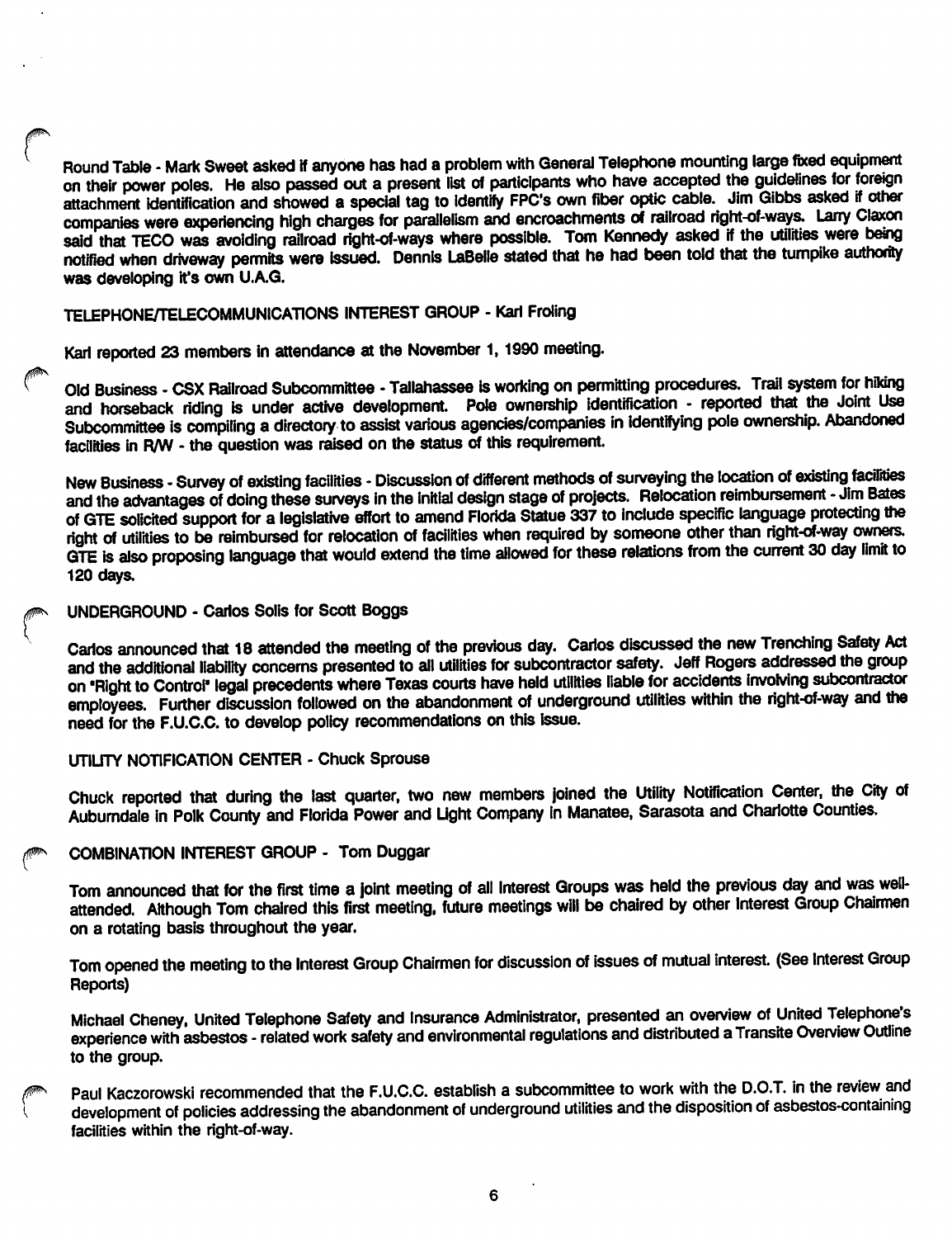Larry Claxon presented a video tape on the use of retro-reflective cones by utilities in nighttime emergency work zones and stated that present D.O.T. requirements for Class 2 Barricades exceed M.U.T.C.D. requirements and should not apply to utilities performing night-time emergency service work. Larry requested clarification of D.O.T. policy on this matter and further, an exception to utilities in the form of an amendment to the U.A.G. Paul Kaczorowski responded that the use of retro-reflective cones by utilities in nighttime emergency work zones is acceptable to the D.O.T. as referenced in Mr. Greg Xanders letter of May 31, 1989. Paul stated that further written implementation of D.O.T. policy in this regard would be forthcoming.

Paul Kaczorowski reviewed briefly the status of changes and corrections to the U.A.G.

### STEERING COMMiTTEE

Chairman Tom Duggar announced that the Steering Committee approved the Combined Interest Group meeting concept, provided that topics of discussion are of general interest to ail in attendance. In order to allow additional time for joint discussion, future meetings will be scheduled as follows:

| <b>Interest Groups</b>         | $1:00 - 2:00$ p.m. |
|--------------------------------|--------------------|
| <b>Combined Interest Group</b> | $2:15 - 4:00$ p.m. |
| <b>Steering Committee</b>      | $4:15 - 6:00$ p.m. |

Chairman Duggar brought the following Steering Committee recommendations to the floor of the F.U.C.C. for consideration:

- 1.) A recommendation that a letter be sent from the F.U.C.C. to Secretary Ben Watts and Paul Kaczorowski of the D.O.T., that the F.U.C.C. requests a change in the Driveway Permit form and procedure to provide notification of proposed driveway construction to all utility companies in the right-of-way in the same manner as provided in the Utility Use Permit procedure, whereby a copy of the permit is forwarded to all utility companies in the right-of-way and a seven day review period is provided for utilities to respond to potential conflicts. Motion made and seconded to approve recommendation as presented. Motion passed.
- 2.) A recommendation to form a subcommittee to review and develop recommendations to the D.O.T. pertaining to the abandonment of utilities and the disposition of asbestos containing facilities in the rightof-way. Motion made and seconded to approve recommendation as read. Motion passed.

Chairman Duggar appointed the following members to the new subcommittee.

Chairman • Gene McMath, United Telephone Rocky Deprimo, Metric Engineering Ray Rabum, Pineiias County Engineering Mike Cheney - United Telephone Jeff Rogers - Peoples Gas Carlos Solis - Pinellas County Water System Nick Zembiilas - F.D.O.T. Jim Wright - F.D.O.T Larry Claxon - TECO Karl Froling - Southern Bell Michael Fahnestock - Polk County Billy Lewis - City of Lakeland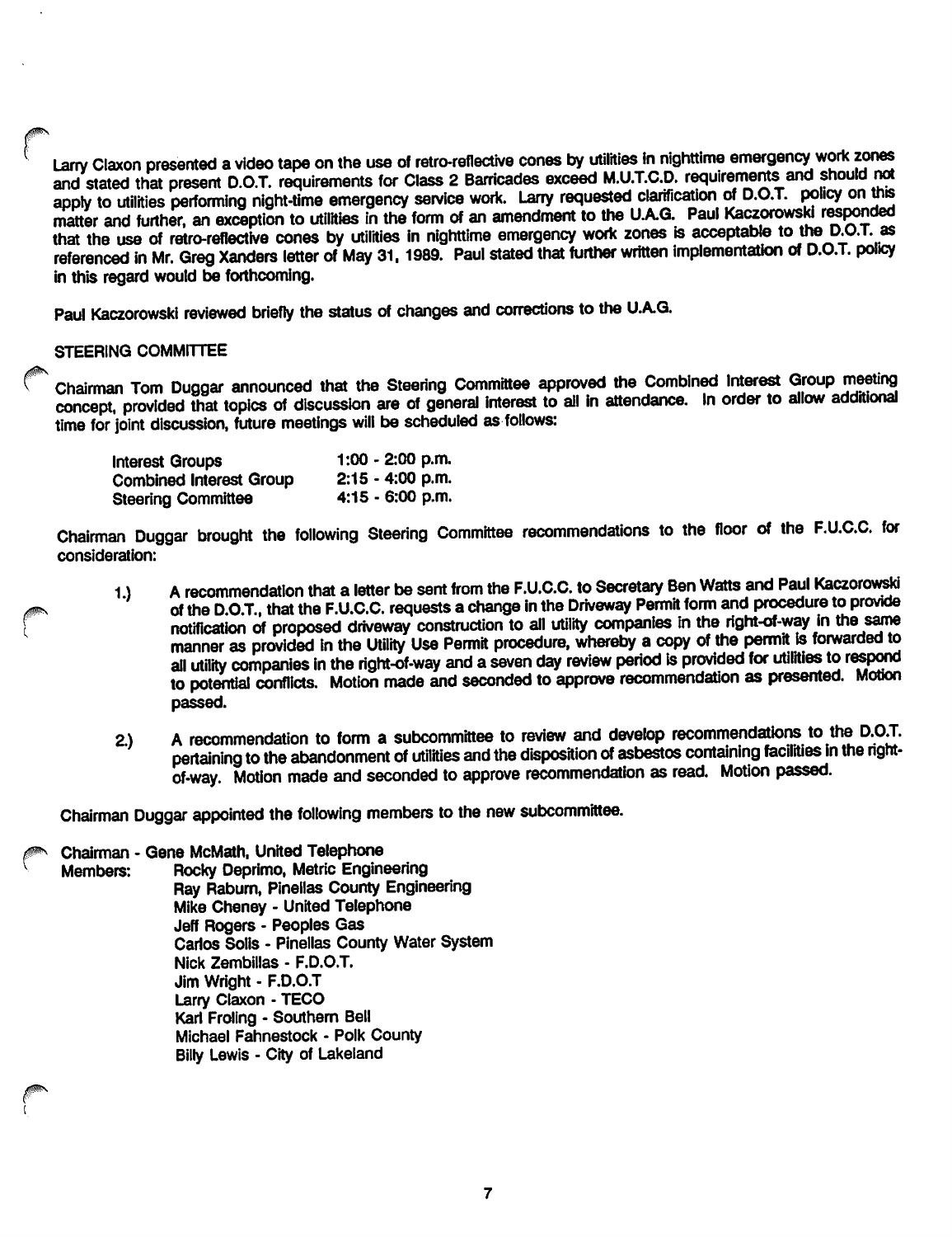# SUBCOMMITTEE REPORTS

#### UTILITY ACCOMMODATION GUIDE - Dennis LaBelle

Dennis advised that his subcommittee has no further information to report at the present, will update F.U.C.C. on progress of changes/revisions to the UAG. as more Information from D.O.T. becomes available.

#### JOINT USE SUBCOMMITTEE • Tom Sanders

Tom reported that the Joint Use Subcommittee met in Orlando on October 25, 1990 with 13 members In attendance. Mark Sweet updated the committee on the progress of the program for the tagging of pole attachments. At the present time 30 companies have adopted the recommendations for tagging and reserved their tags. (24 CATV, 3 Telephone, 1 Telecommunication, 2 Power) There was a discussion concerning the identification of poles by pole owners. Each company agreed to furnish the specifications they use for pole identification. Three Members agreed to help gather this information. Gene McMath - Telephone, Betsy Becker - Cable TV, Mark Sweet - Power. Agreements for the transfer of facilities was discussed. Some companies have them but they are seldom used. Most cable companies have dispatchers on duty. 24 hours a day and crews on call. They prefer to be called out during emergencies to avoid damage to their facilities. Everyone agreed that simple transfers were no problem. The need for a directory containing the emergency numbers, FAX numbers and contact person for all joint pole users was discussed. Some companies already have this Information in a directory. It was suggested and discussed that meetings be held with the power company, phone company, cablevision company and anyone else who used poles. These meetings would involve future jobs, poles that should be relocated and poles that should be vacated so they can be removed. These meetings would help eliminate return trips to puti poles and expedite relocation work. The next meeting was scheduled for Wednesday, January 9, 1991 at the Orlando Utilities Commission Building.

# CSX/DOT RIGHT-OF-WAY - Tom Duggar

On September 4,1990 C.J. Branton and Tom Duggar had a meeting with Ms. Mary Ann Koos, Trails Planning Meager, Division of Recreation and Parks, Dept. of Natural Resources. At the present time D.N.R. owns two (2) corridors 1) Gainesville - Hawthorne and 2) Gulf Junction - Invemess - Trilby. D.N.R. is seeking to acquire two (2) more corridors, 1) Polk County - Makel (SR50) and 2) Sante Fe River - Branford. The best and easiest way to make a crossing is to get it from the CSX or railroad before it is transferred to D.N.R. For a utility to cross the right-of-way D.N.R. said that this is an incompatible use, so it comes under D.N.R. incompatible use policy. The utility has to go through a long process to get an easement. The permit has to be revised by the Park Department Staff then it is reviewed by the Park Ranger then back to Park Dept. then the Park Dept. takes it before the Governor and Cabinet for them to approve. The cost of the easement is by type, crossing - aerial - underground parallel. Rail banking is a term or a means that the railroad can own the right-of-way and the right-of-way is set up and maintained by D.N.R. or other group. I have talked with Scott Allbritton, D.O.T. He has not made much headway with the procedures. I will stay in touch with him. If you are receiving bills from the CSX Railroad for permits that were on segments of railroad right-of-way that has been sold to the Florida Department of Transportation or some other government agency, these bills should be returned to CSX with a statement as to where the segment is located, point to point, to the following: Ms. Mary Ann Scheler, CSX Rail Property, 6737 South Point Drive South, Suite 100, Jacksonville, FL 32216, (904) 279-4550.

# AWARDS SUBCOMMITTEE - Tom Duggar for Abby Dasher

In recognition of the pending retirement of two long time members of the F.U.C.C., Chairman Duggar presented Certificates df Recognition and Appreciation to Mr. Charles Andrews and Mr. Rosweli Sheritng. Mr. Andrews will retire from the F.D.O.T., District II, Chipley, Florida on January 25,1991 and has been an F.U.C.C. member since 1968. Mr. Sherling will retire from the Lee County Electric Cooperative, Ft. Myers, Florida on January 3, 1991 and has been a member of the F.U.C.C. since 1971. Chairman Duggar thanked these two fine gentlemen for their participation and contributions to the F.U.C.C.